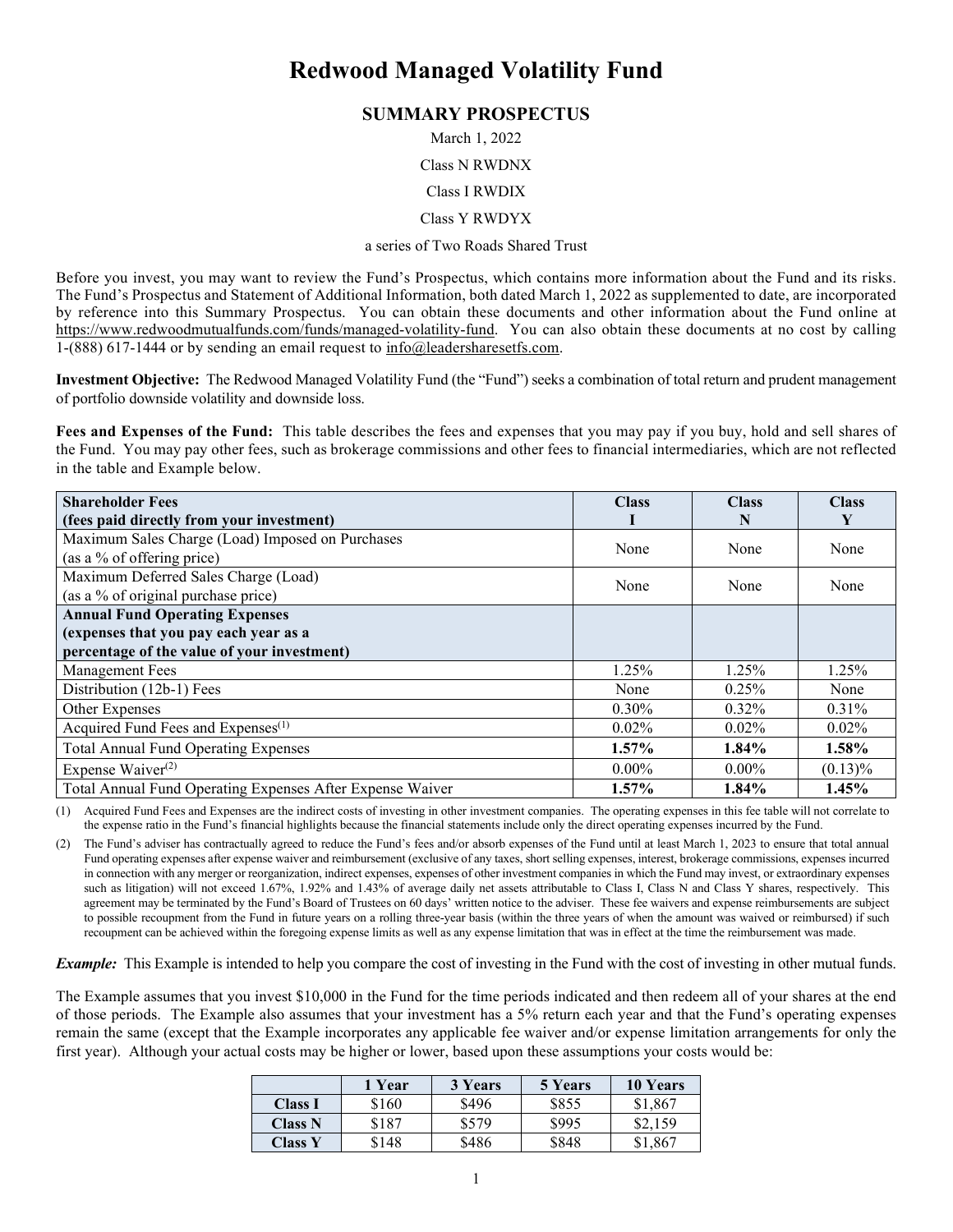**Portfolio Turnover:** The Fund pays transaction costs, such as commissions, when it buys and sells securities (or "turns over" its portfolio). A higher portfolio turnover may indicate higher transaction costs and may result in higher taxes when Fund shares are held in a taxable account. These costs, which are not reflected in annual fund operating expenses or in the Example, affect the Fund's performance. For the fiscal year ended October 31, 2021, the Fund's portfolio turnover rate was 11% of the average value of its portfolio.

**Principal Investment Strategies:** To pursue its investment objective the Fund uses a trend-following strategy that seeks to identify the critical turning points in the markets for high yield bonds (also known as "junk bonds") and bank loans. The Fund's adviser, Redwood Investment Management, LLC ("Redwood" or the "Adviser") uses a quantitatively driven process that seeks to invest in diversified high yield bond, bank loan, and other fixed income exposures with similar characteristics when the high yield bond and bank loan markets are trending upwards, and short-term fixed income securities when the high yield bond and bank loan markets are trending downwards. By tactically allocating its investments, the Fund seeks to reduce its exposure to declines in the high yield bond and bank loan markets, thereby seeking to limit downside volatility and downside loss in down-trending markets.

The Fund's exposure to these asset classes will be achieved principally through investments in derivative instruments such as total return swaps, which may include swaps on either individual or baskets of underlying diversified high yield bond funds, high yield bond indices, high yield bond ETFs, bank loan funds, multi-sector bond funds and other fixed income funds or ETFs, and credit default swaps. A total return swap is a contract that exchanges a floating rate for the total return of a security or index in which a payer and receiver exchange the credit risk and market risk of an underlying asset for the payment of a fee. The payer owns the underlying asset, also called the reference asset, and agrees to pay the receiver the total return on the asset, including its market appreciation and coupons, while the receiver agrees to pay a set rate, which could be fixed or variable. If the reference asset depreciates, the receiver pays the depreciation to the payer because the payer has transferred default risk, credit deterioration risk and market risk to the receiver. The Fund's exposure to the different asset classes will be achieved principally through investments in total return swaps, where the Fund will pay a counterparty a set fee in exchange for the total return of a reference asset, which will usually be indices, mutual funds or exchange traded funds (ETFs) that are determined by the Adviser to be representative of the various fixed income classes described above. A credit default swap is a contract that enables an investor to buy or sell protection against a pre-determined issuer credit event. One party, acting as a 'protection buyer,' makes periodic payments, which may be based on, among other things, a fixed or floating rate of interest, to the other party, a 'protection seller,' in exchange for a promise by the protection seller to make a payment to the protection buyer if a negative credit event (such as a delinquent payment or default) occurs with respect to a referenced bond or group of bonds. Credit default swaps may also be structured based on the debt of a basket of issuers, rather than a single issuer, and may be customized with respect to the default event that triggers purchase or other factors. As a credit protection seller in a credit default swap contract, the Fund would be required to pay the par (or other agreed-upon) value of a referenced debt obligation to the counterparty following certain negative credit events as to a specified third-party debtor, such as default by a U.S. or non-U.S. corporate issuer on its debt obligations. In return for its obligation, the Fund would receive from the counterparty a periodic stream of payments, which may be based on, among other things, a fixed or floating rate of interest, over the term of the contract provided that no event of default has occurred. If no default occurs, the Fund would keep the stream of payments, and would have no payment obligations to the counterparty. The Fund may sell credit protection in order to earn additional income and/or to take a synthetic long position in the underlying security or basket of securities.

The Fund may also enter into credit default swap contracts as protection buyer in order to hedge against the risk of default on the debt of a particular issuer or basket of issuers or attempt to profit from a deterioration or perceived deterioration in the creditworthiness of the particular issuer(s). The purchase of credit default swaps involves costs, which will reduce the Fund's return. In certain circumstances, credit default swaps could be used to assist in managing the duration of the Fund.

The derivative instruments in which the Fund invests may obtain their investment exposure from underlying securities of any maturity or quality, including securities rated below investment grade. The Fund may gain exposure to foreign (non-U.S.) securities, including emerging market securities, to the extent the Fund invests in derivatives of other investment companies that hold securities of foreign (non-U.S.) issuers. The short-term fixed-income securities in which the Fund invests may include corporate bonds and other corporate debt securities, asset-backed securities, securities issued by the U.S. government or its agencies and instrumentalities, securities issued by non-U.S. governments or their agencies and instrumentalities, money market securities and other interest-bearing instruments or any derivative instrument meant to track the return of any such instrument, and cash. The Fund may invest in shortterm fixed income strategies of any maturity and credit quality, including securities rated below investment grade ("junk bonds"). The Fund may not invest in money market funds or other investment companies.

The Adviser employs a total return and downside volatility management investment approach, which seeks to reduce exposure to losses in the markets while capturing gains during up-trends in these markets. However, the Fund's downside volatility may be higher than the general global equity, fixed income, currency and commodity markets over short-term periods.

While Federal law limits the Fund's bank borrowings to one-third of the Fund's assets (which includes the borrowed amount), the use of derivatives is not limited the same manner. Federal law generally requires the Fund to segregate or "earmark" liquid assets or otherwise cover the market exposure of its derivatives, including swap contracts, credit default swaps, and swaptions. The Fund may borrow money to enter into a swap contracts that may leverage the Fund's portfolio to a significant degree. In addition, the Fund may engage in active and frequent trading.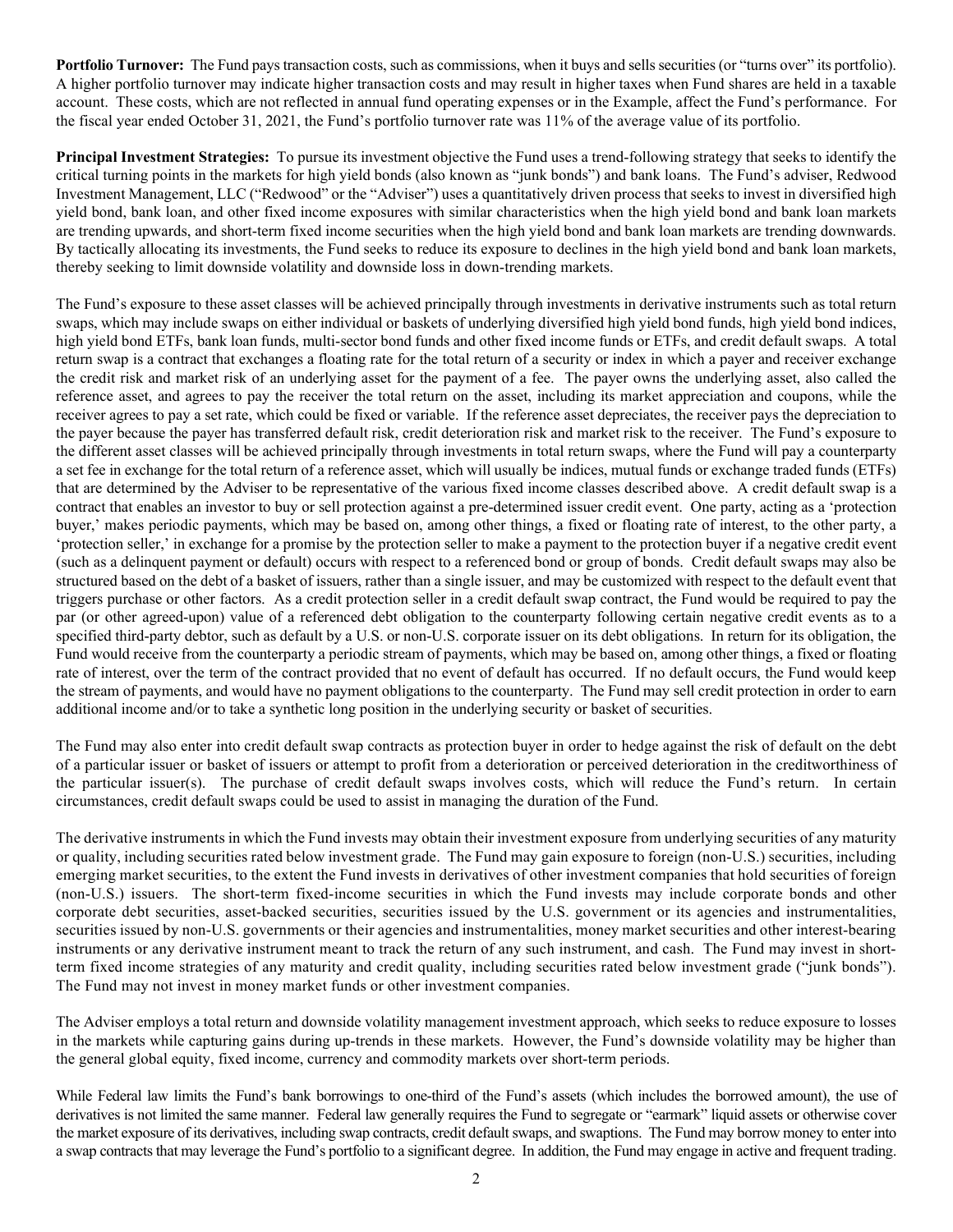**Principal Investment Risks: As with all mutual funds, there is the risk that you could lose money through your investment in the Fund. An investment in the Fund is not guaranteed to achieve its investment objective; is not a deposit with a bank; is not insured, endorsed or guaranteed by the Federal Deposit Insurance Corporation or any other government agency; and is subject to investment risks. The value of your investment in the Fund, as well as the amount of return you receive on your investment, may fluctuate significantly. You may lose part or all of your investment in the Fund or your investment may not perform as well as other similar investments. The Fund is not intended to be a complete investment program but rather one component of a diversified investment portfolio. Many factors affect the Fund's net asset value and performance. Each risk summarized below is a principal risk of investing in the Fund and different risks may be more significant at different times depending upon market conditions or other factors.**

**The Fund may be subject to the risks described below through its own direct investments and indirectly through investments in underlying funds.** 

## **As with any fund, there is no guarantee that the Fund achieve its goal.**

• *Market Risk.* Overall market risk may affect the value of individual instruments in which the Fund invests. The Fund is subject to the risk that the securities markets will move down, sometimes rapidly and unpredictably, based on overall economic conditions and other factors, which may negatively affect the Fund's performance. Factors such as domestic and foreign (non-U.S.) economic growth and market conditions, real or perceived adverse economic or political conditions, inflation, changes in interest rate levels, lack of liquidity in the bond or other markets, volatility in the equities market or adverse investor sentiment and political events affect the securities markets. U.S. and foreign stock markets have experienced periods of substantial price volatility in the past and may do so again in the future. Securities markets also may experience long periods of decline in value. When the value of the Fund's investments goes down, your investment in the Fund decreases in value and you could lose money.

Local, state, regional, national or global events such as war, acts of terrorism, the spread of infectious illness or other public health issues, recessions, or other events could have a significant impact on the Fund and its investments and could result in decreases to the Fund's net asset value. Political, geopolitical, natural and other events, including war, terrorism, trade disputes, government shutdowns, market closures, natural and environmental disasters, epidemics, pandemics and other public health crises and related events and governments' reactions to such events have led, and in the future may lead, to economic uncertainty, decreased economic activity, increased market volatility and other disruptive effects on U.S. and global economies and markets. Such events may have significant adverse direct or indirect effects on the Fund and its investments. For example, a widespread health crisis such as a global pandemic could cause substantial market volatility, exchange trading suspensions and closures, impact the ability to complete redemptions, and affect Fund performance. A health crisis may exacerbate other pre-existing political, social and economic risks. In addition, the increasing interconnectedness of markets around the world may result in many markets being affected by events or conditions in a single country or region or events affecting a single or small number of issuers.

- *Derivatives Risk.* The derivative instruments in which the Fund may invest may be more volatile than other instruments. and may be subject to unanticipated market movements, which are potentially unlimited. The risks associated with investments in derivatives also include leverage, liquidity, interest rate, market, credit and management risks, mispricing or improper valuation. Derivative instruments may be more volatile than other instruments and may be subject to unanticipated market movements, which are potentially unlimited. Certain derivatives require the Fund to make margin payments, a form of security deposit intended to protect against nonperformance of the derivative contract. The Fund may have to post additional margin if the value of the derivative position changes in a manner adverse to the Fund. Changes in the market value of a derivative may not correlate perfectly with the underlying asset, rate or index, and the Fund could lose more than the principal amount invested. In addition, if a derivative is being used for hedging purposes there can be no assurance given that each derivative position will achieve a perfect correlation with the security or currency against which it is being hedged, or that a particular derivative position will be available when sought by the portfolio manager.
- *High-Yield Fixed Income Securities ("Junk Bonds") Risk.* The fixed income securities held by the Fund that are rated below investment grade are subject to additional risk factors such as increased possibility of default, illiquidity of the security, and changes in value based on public perception of the issuer. Such high-yield securities (commonly known as "junk bonds") are generally considered speculative because they present a greater risk of loss, including default, than higher quality fixed income securities.
- *Counterparty Risk.* The stability and liquidity of many derivative transactions depends in large part on the creditworthiness of the parties to the transactions. If a counterparty to such a transaction defaults, exercising contractual rights may involve delays or costs for the Fund. Furthermore, there is a risk that a counterparty could become the subject of insolvency proceedings, and that the recovery of securities and other assets from such counterparty will be delayed or be of a value less than the value of the securities or assets originally entrusted to such counterparty. In addition, the Fund may enter into swap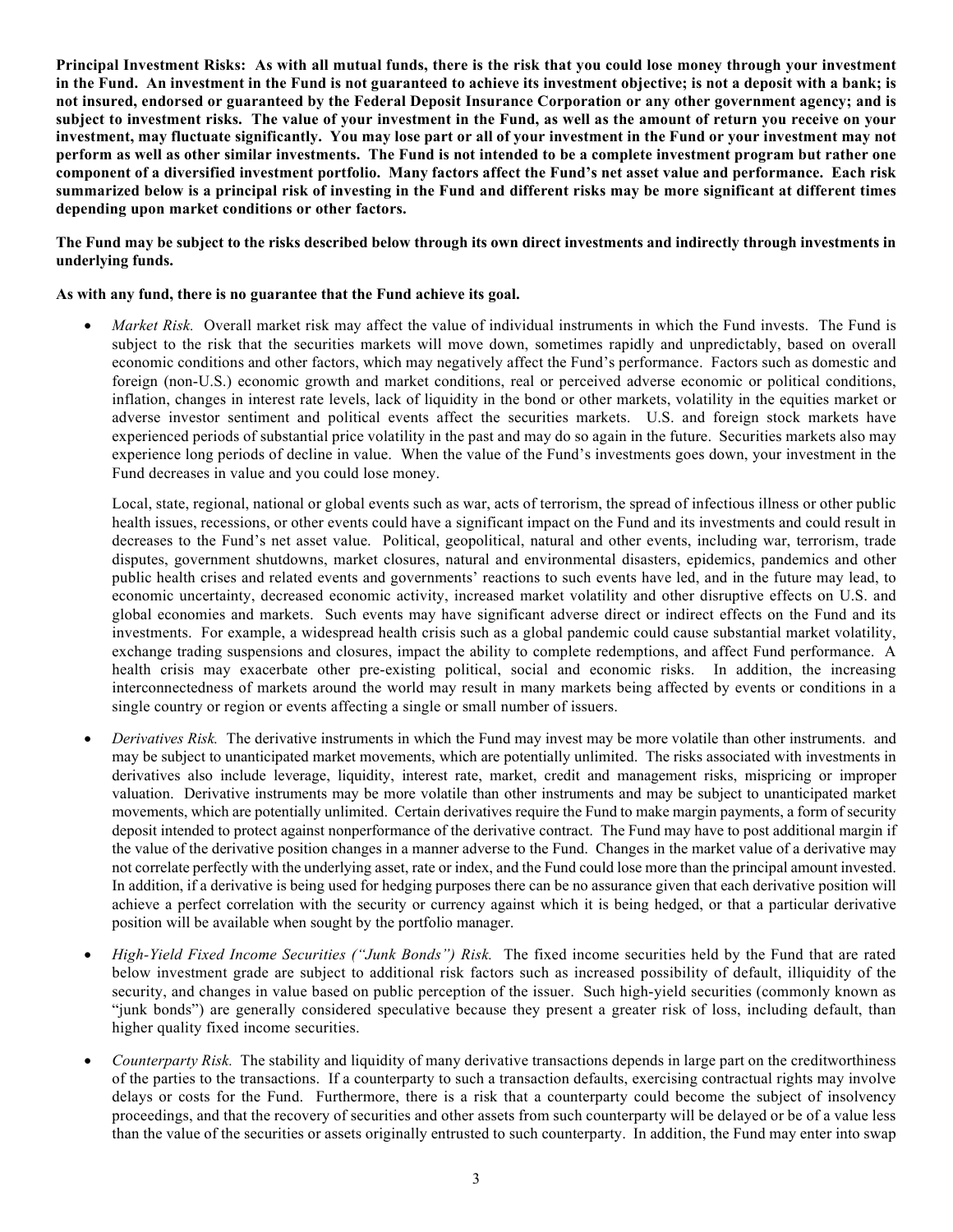agreements with only a single counterparty or with a limited number of counterparties, which may increase the Fund's exposure to counterparty risk. Transactions in certain types of swaps (including credit default swaps) are also required to be centrally cleared ("cleared derivatives"). In a transaction involving cleared derivatives, the Fund's counterparty is a clearing house, rather than a bank or broker. Since the Fund is not a member of clearing houses and only members of a clearing house ("clearing members") can participate directly in the clearing house, the Fund will hold cleared derivatives through accounts at clearing members. In cleared derivatives positions, the Fund will make payments (including margin payments) to and receive payments from a clearing house through their accounts at clearing members. Clearing members guarantee performance of their clients' obligations to the clearing house. In contrast to bilateral derivatives transactions, following a period of advance notice to the Fund, clearing members generally can require termination of existing cleared derivatives transactions at any time and increases in margin above the margin that it required at the beginning of a transaction. Clearing houses also have broad rights to increase margin requirements for existing transactions and to terminate transactions. Any such increase or termination could interfere with the ability of the Fund to pursue its investment strategy. Also, the Fund is subject to execution risk if it enters into a derivatives transaction that is required to be cleared (or that the Adviser expects to be cleared), and no clearing member is willing or able to clear the transaction on the Fund's behalf. While the documentation in place between the Fund and its clearing members generally provides that the clearing members will accept for clearing all transactions submitted for clearing that are within credit limits specified by the clearing members in advance, the Fund could be subject to this execution risk if the Fund submits for clearing transactions that exceed such credit limits, if the clearing house does not accept the transactions for clearing, or if the clearing members do not comply with their agreement to clear such transactions. In that case, the transaction might have to be terminated, and the Fund could lose some or all of the benefit of any increase in the value of the transaction after the time of the transaction. In addition, new regulations could, among other things, restrict the Fund's ability to engage in, or increase the cost to the Fund of, derivatives transactions, for example, by making some types of derivatives no longer available to the Fund or increasing margin or capital requirements. If the Fund is not able to enter into a particular derivatives transaction, the Fund's investment performance and risk profile could be adversely affected as a result.

- *Management Risk.* The risk that investment strategies employed by the Adviser in selecting investments for the Fund may not result in an increase in the value of your investment or in overall performance equal to other similar investment vehicles having similar investment strategies. Management risk includes the risk that the quantitative model used by the Adviser may not perform as expected, particularly in volatile markets. In addition, the Fund's tactical asset allocations strategy may be unsuccessful and may cause the Fund to miss attractive investment opportunities while in a defensive position.
- *Portfolio Turnover Risk.* The Fund may experience high portfolio turnover, including investments made on a shorter-term basis, which may lead to increased Fund expenses that may result in lower investment returns. High portfolio turnover may also result in higher short-term capital gains taxable to shareholders.
- *Managed Volatility Strategy Risk.* Securities purchased by the Fund may exhibit higher price volatility than anticipated and the Fund may not be less volatile than the market as a whole. In addition, there is no guarantee that the Adviser's managed volatility strategy will consistently minimize market impact. While the Adviser's managed volatility strategy may limit the Fund's downside risk over time, the Fund also may experience lesser gains in a rising market. The Fund is not required to engage in trades that manage volatility and may not choose to do so. The Fund may have investments that appreciate or decrease significantly in value over short periods of time. This may cause the Fund's net asset value per share to experience significant increases or declines in value over short periods of time.
- *Active Trading Risk.* A higher portfolio turnover due to active and frequent trading will result in higher transaction and brokerage costs that may result in lower investment returns.
- *Model Risk.* The Fund will use model-based strategies that, while historically effective, may not be successful on an ongoing basis or could contain unknown errors, which may result in a decline in the value of the Fund's shares. Any imperfections or limitations in a model could affect the ability of the manager to implement strategies. By necessity, models make simplifying assumptions that limit their efficacy. Models relying on historical market data can fail to predict future market events. Further, the data used in models may be inaccurate and/or it may not include the most recent information about a company or a security. In addition, the model may not adequately take into account certain factors, the data used in the model may be inaccurate, or the computer programming used to create quantitative models might contain one or more errors. Such errors might never be detected, or might be detected only after the Fund has sustained a loss (or reduced performance) related to such errors. Moreover, during periods of increased volatility or changing market conditions, the commonality of portfolio holdings and similarities between strategies of quantitative managers may amplify losses. An increasing number of market participants may rely on models that are similar to those used by the Adviser, which may result in a substantial number of market participants taking the same action with respect to an investment. Should one or more of these other market participants begin to divest themselves of one or more portfolio holdings, the Fund could suffer significant losses. In addition, changes in underlying market conditions can adversely affect the performance of a model.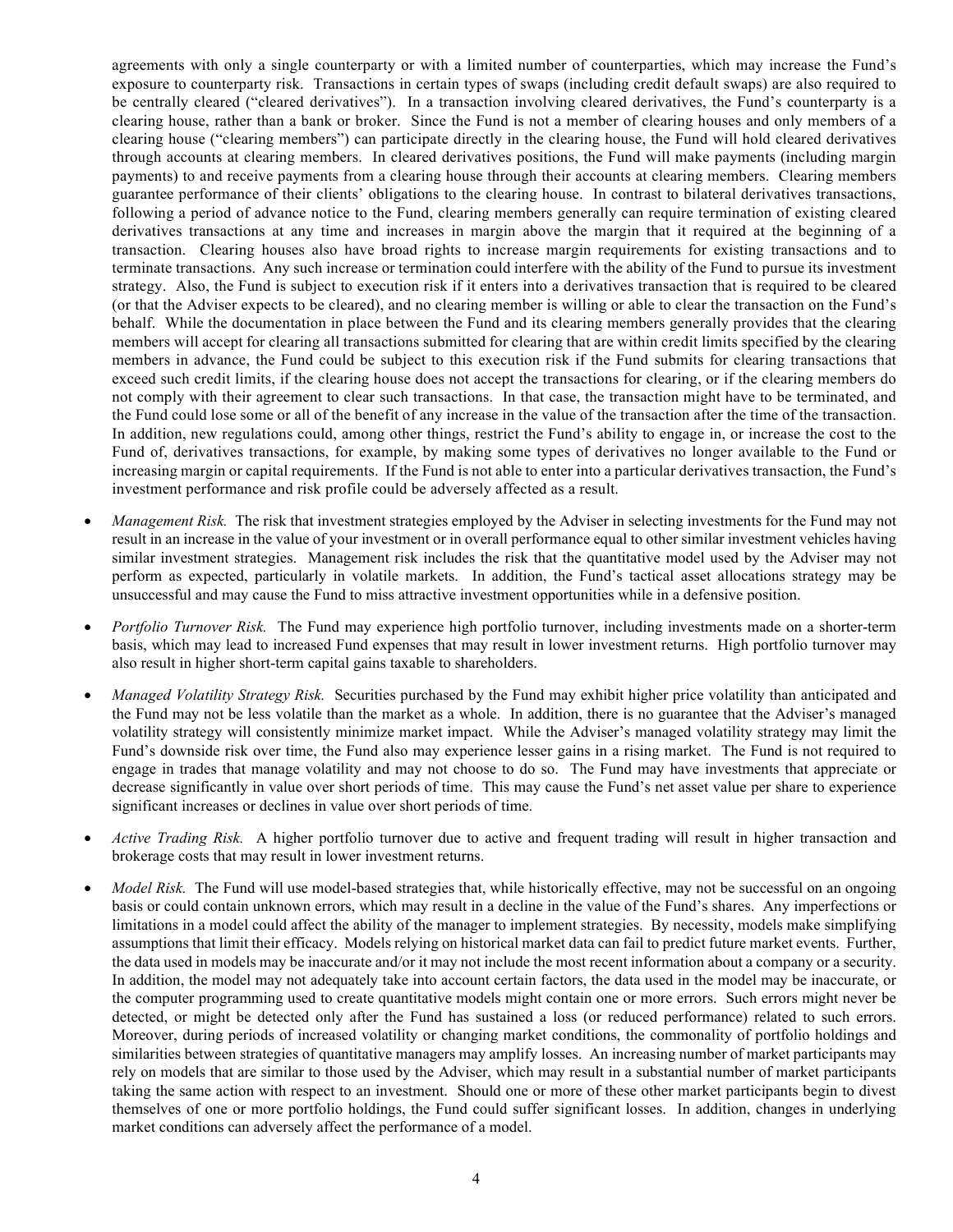- *Rules Based Strategy Risk.* A rules-based investment strategy may not be successful on an ongoing basis or could contain unknown errors. In addition, the data used may be inaccurate or the computer programming used to create a rules-based investment strategy might contain one or more errors. Moreover, during periods of increased volatility or changing market conditions the commonality of portfolio holdings and similarities between strategies of rules-based managers may amplify losses.
- *Fixed Income Risk.* When the Fund invests in fixed income securities or derivatives, the value of your investment in the Fund will fluctuate with changes in interest rates. Typically, a rise in interest rates causes a decline in the value of fixed income securities or derivatives owned by the Fund. In general, the market price of fixed income securities with longer maturities will increase or decrease more in response to changes in interest rates than shorter-term securities. Risks associated with rising interest rates are heightened given that interest rates in the U.S. currently remain near historic lows. Other risk factors include credit risk (the debtor may default) and prepayment risk (the debtor may pay its obligation early, reducing the amount of interest payments). These risks could affect the value of a particular investment by the Fund, possibly causing the Fund's share price and total return to be reduced and fluctuate more than other types of investments. The fixed-income securities market can be susceptible to increases in volatility and decreases in liquidity. Liquidity may decline unpredictably in response to overall economic conditions or credit tightening. For example, a general rise in interest rates may cause investors to move out of fixed income securities on a large scale, which could adversely affect the price and liquidity of fixed income securities and could also result in increased redemptions for the Fund.
- *Swap Risk.* Swap agreements are subject to the risk that the counterparty to the swap will default on its obligation to pay the Fund and the risk that the Fund will not be able to meet its obligations to pay the counterparty to the swap. In addition, there is the risk that a swap may be terminated by the Fund or the counterparty in accordance with its terms. If a swap were to terminate, the Fund may be unable to implement its investment strategies and the Fund may not be able to seek to achieve its investment objective.
	- o *Total Return Swaps Risk.* Total return swap agreements may effectively add leverage to the Fund's portfolio because, in addition to its total net assets, the Fund would be subject to investment exposure on the notional amount of the swap. The primary risks associated with total returns swaps are credit risks (if the counterparty fails to meet its obligations) and market risk (if there is no liquid market for the agreement or unfavorable changes occur to the underlying asset).
- *Asset Allocation Risk.* Asset allocation risk is the risk that the selection by a manager of a fund in which the Fund invests and the allocation of the Fund's assets among the various asset classes and market segments will cause the Fund to underperform other funds with similar investment objectives. The Fund's investment in any one fund or asset class may exceed 25% of the Fund's total assets, which may cause it to be subject to greater risk than a more diversified fund.
- *Bank Loan Risk.* The Fund's investments in secured and unsecured participations in bank loans and assignments of such loans may create substantial risk. In making investments in such loans, which are made by banks or other financial intermediaries to borrowers, the Fund will depend primarily upon the creditworthiness of the borrower for payment of principal and interest.
- *Borrowing Risk.* Borrowing for investment purposes creates leverage, which may increase the volatility of the Fund. Additionally, money borrowed will be subject to certain costs, such as commitment fees and the cost of maintaining minimum average balances, as well as interest. Unless the income and capital appreciation, if any, on securities acquired with borrowed funds exceed the costs of borrowing, the use of leverage will diminish the investment performance of the Fund.
- *Cash Positions Risk.* The Fund may hold a significant position in cash and/or cash equivalent securities. When the Fund's investment in cash or cash equivalent securities increases, the Fund may not participate in market advances or declines to the same extent that it would if the Fund were more fully invested.
- *Credit Default Swaps Risk.* A credit default swap enables an investor to buy or sell protection against a credit event with respect to an issuer. Credit default swaps involve risks because they are difficult to value, are highly susceptible to liquidity and credit risk, and generally pay a return to the party that has paid the premium only in the event of an actual default by the issuer of the underlying obligation (as opposed to a credit downgrade or other indication of financial difficulty). The Fund bears the loss of the amount expected to be received under a swap agreement in the event of the default or bankruptcy of a swap counterparty. The maximum risk of loss for sell protection on a credit default swap is the notional value of the total underlying amount of the swap.
- *Credit Risk.* The risk that the Fund could lose money if the issuer or guarantor of a fixed income security or a derivative contract is unwilling or unable to make timely payments to meet its contractual obligations. Changes in the credit rating of a debt security held by the Fund could have a similar effect.
- *Cybersecurity Risk.* There is risk to the Fund of an unauthorized breach and access to fund assets, customer data (including private shareholder information), or proprietary information, or the risk of an incident occurring that causes the Fund, the investment adviser, custodian, transfer agent, distributor and other Service Providers and financial intermediaries ("Service Providers") to suffer data breaches, data corruption or lose operational functionality. Successful cyber-attacks or other cyberfailures or events affecting the Fund or its Service Providers may adversely impact the Fund or its shareholders.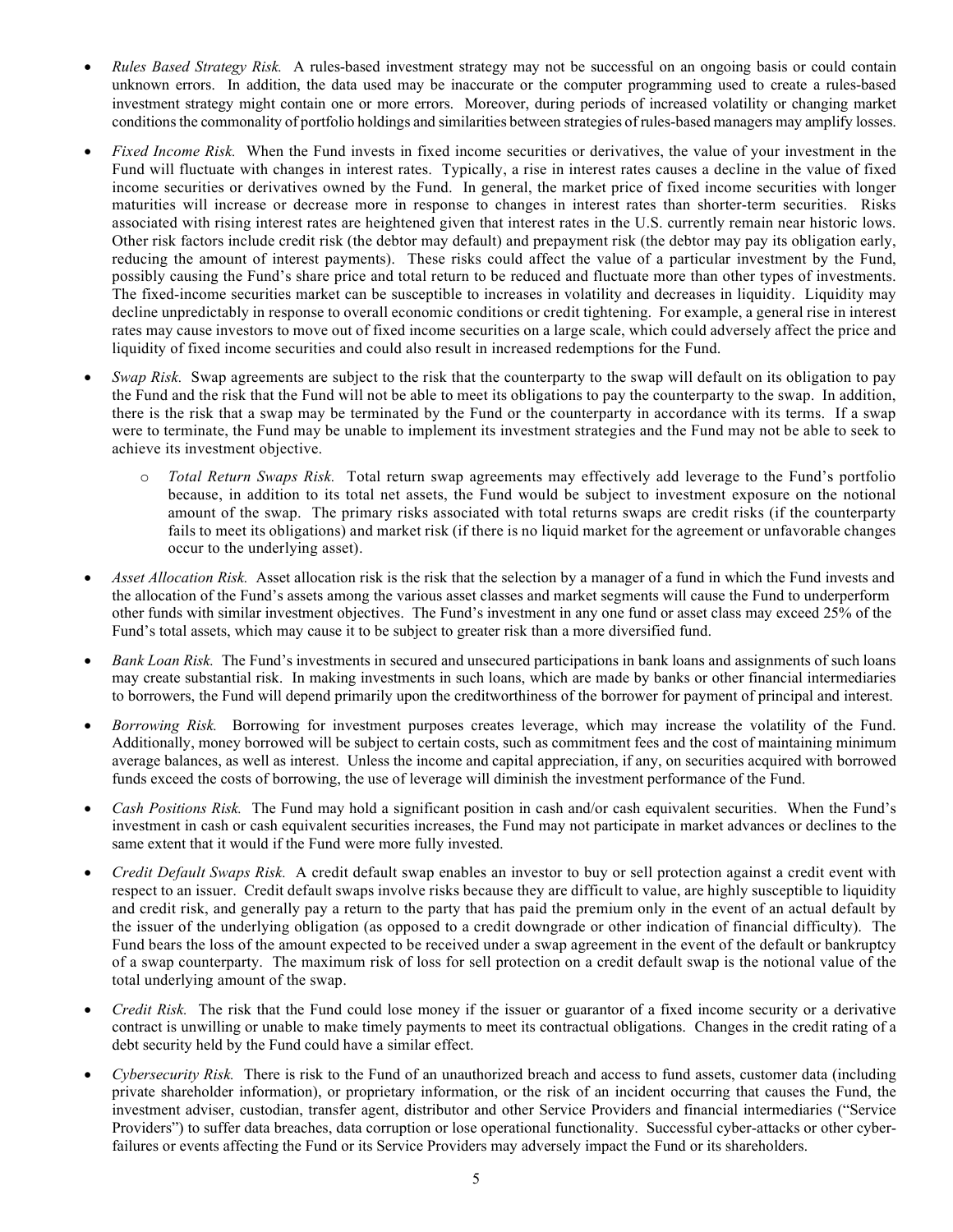- *Gap Risk.* The Fund is subject to the risk that a stock price or derivative value will change dramatically from one level to another with no trading in between and/or before the Fund can exit the investment. Usually such movements occur when there are adverse news announcements, which can cause a stock price or derivative value to drop substantially from the previous day's closing price. Trading halts may lead to gap risk.
- *Leveraging Risk.* The use of certain derivatives may increase leveraging risk and adverse changes in the value or level of the underlying asset, rate, or index may result in a loss substantially greater than the amount paid for the derivative. The use of leverage may exaggerate any increase or decrease in the net asset value, causing the Fund to be more volatile and small changes in the value of the underlying instrument may produce disproportionate losses to the Fund. The use of leverage may increase expenses and increase the impact of a Fund's other risks. The use of leverage may cause the Fund to liquidate portfolio positions when it may not be advantageous to do so in order to satisfy its obligations, to meet additional margin requirements or to meet collateral segregation requirements or regulatory requirements resulting in increased volatility of returns. Leverage, including borrowing, may cause the Fund to be more volatile than if the Fund had not been leveraged.
- *LIBOR Risk.* The Fund may invest in securities and other instruments whose interest payments are determined by references to the London Interbank Offered Rate ("LIBOR"). In 2017, the United Kingdom Financial Conduct Authority, which regulates LIBOR, announced it would cease its active encouragement of banks to provide the quotations needed to sustain LIBOR after 2021. ICE Benchmark Administration Limited, the administrator of LIBOR, ceased publication of certain LIBOR settings on a representative basis at the end of 2021 and is expected to cease publication of the remaining LIBOR settings on a representative bases after June 30, 2023. The U.S. Federal Reserve has begun publishing Secured Overnight Financing Rate (SOFR), a broad measure of secured overnight U.S. Treasury repo rates, that is intended to replace U.S. dollar LIBOR. There are obstacles to converting certain longer-term securities and transactions to a new benchmark and the effectiveness of one alternative reference rate versus multiple alternative reference rates in new or existing financial instruments and products has not been determined. The transition process may lead to increased volatility and illiquidity in markets that currently rely on LIBOR to determine interest rates. The unavailability of LIBOR presents risks to the Fund, including the risk that any pricing or adjustments to the Fund's investments resulting from a substitute or alternate reference rate may adversely affect the Fund's performance and/or net asset value. The utilization of an alternative reference rate, or the transition process to an alternative reference rate, may adversely affect the fund's performance. It remains uncertain how such changes would be implemented and the effects such changes would have on the Fund, including any negative effects on the Fund's liquidity and valuation of the Fund's investments, issuers of instruments in which the Fund invests and financial markets generally.
- *Liquidity Risk.* Liquidity risk exists when particular investments of the Fund would be difficult to purchase or sell, possibly preventing the Fund from selling such illiquid securities at an advantageous time or price, or possibly requiring the Fund to dispose of other investments at unfavorable times or prices in order to satisfy its obligations. In the past, in stressed markets, certain types of securities suffered periods of illiquidity if disfavored by the market. These risks may increase during periods of market turmoil, such as that experienced in 2020 with COVID-19 and could have a negative effect on the Fund's performance.
- *Market Events Risk.* There has been increased volatility, depressed valuations, decreased liquidity and heightened uncertainty in the financial markets during the past several years, including what was experienced in 2020. These conditions may continue, recur, worsen or spread. The U.S. government and the Federal Reserve, as well as certain foreign governments and central banks, have taken steps to support financial markets, including by keeping interest rates at historically low levels. This and other government intervention may not work as intended, particularly if the efforts are perceived by investors as being unlikely to achieve the desired results. The U.S. government and the Federal Reserve may reduce market support activities. Such reduction, including interest rate increases, could negatively affect financial markets generally, increase market volatility and reduce the value and liquidity of securities in which the Fund invests. Policy and legislative changes in the United States and in other countries may also continue to contribute to decreased liquidity and increased volatility in the financial markets. The impact of these changes on the markets, and the practical implications for market participants, may not be fully known for some time.
- *Money Market Instrument Risk*. The value of money market instruments may be affected by changing interest rates and by changes in the credit ratings of the investments. An investment in a money market fund is not insured or guaranteed by the FDIC or any other government agency. It is possible to lose money by investing in a money market fund. Recently, the SEC proposed amendments to money market fund rules that are intended to address potential systemic risks associated with money market funds and to improve transparency for money market fund investors. The money market fund reforms may impact the structure, operations and return potential of the money market funds in which the Fund invests.
- *Swaptions Risk.* A swaptions is an options contract on a swap agreement. These transactions give a party the right (but not the obligation) to enter into new swap agreements or to shorten, extend, cancel or otherwise modify an existing swap agreement at some designated future time on specified terms, in return for payment of the purchase price (the "premium") of the option. The Fund may write (sell) and purchase put and call swaptions to the same extent it may make use of standard options on securities or other instruments. The writer of the contract receives the premium and bears the risk of unfavorable changes in the market value on the underlying swap agreement. Swaptions can be bundled and sold as a package. These are commonly called interest rate caps, floors and collars.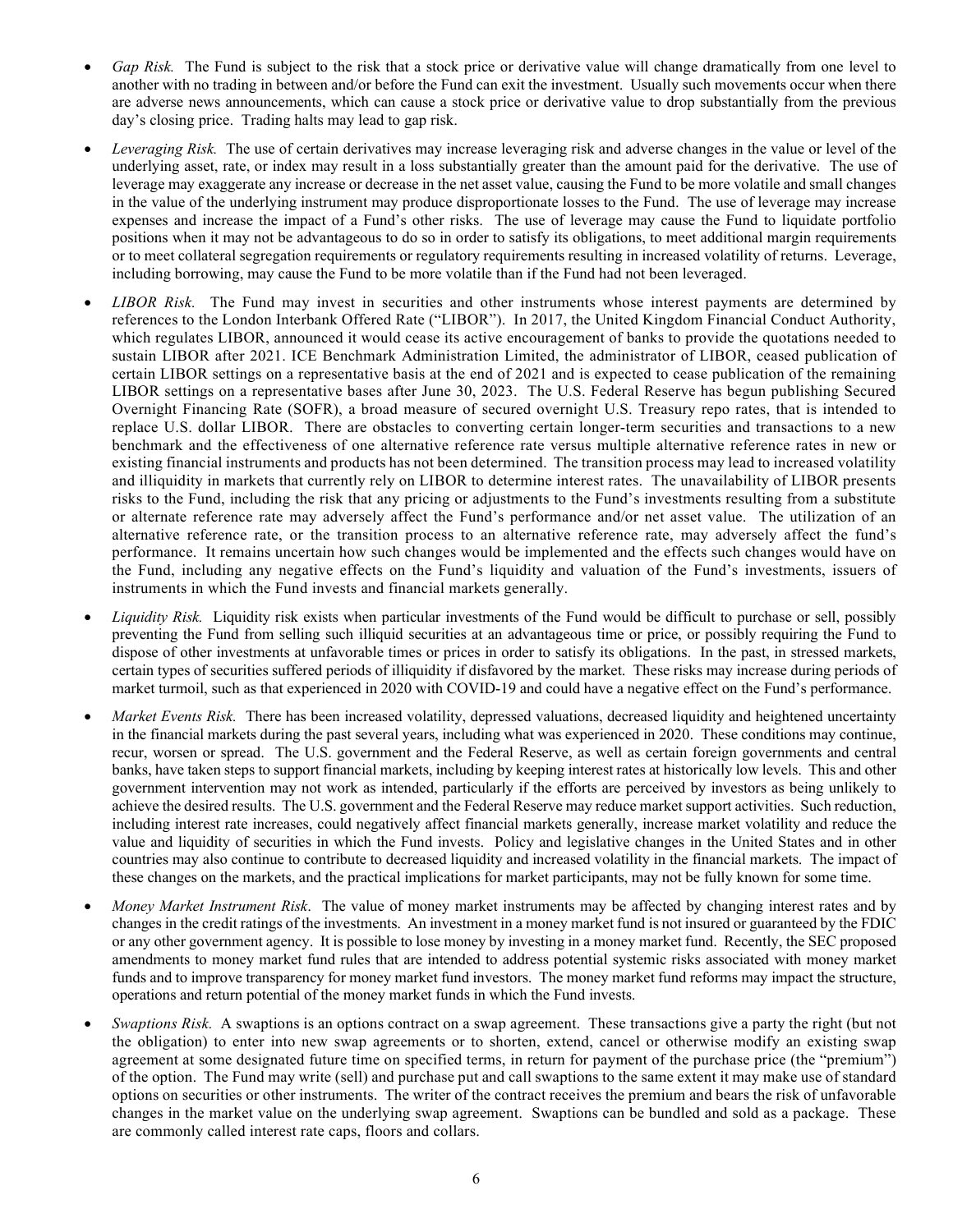- *U.S. Government Securities Risk.* Treasury obligations may differ in their interest rates, maturities, times of issuance and other characteristics. Obligations of U.S. Government agencies and authorities are supported by varying degrees of credit but generally are not backed by the full faith and credit of the U.S. Government. No assurance can be given that the U.S. Government will provide financial support to its agencies and authorities if it is not obligated by law to do so. In addition, the value of U.S. Government securities may be affected by changes in the credit rating of the U.S. Government.
- *Valuation Risk.* The sale price that the Fund could receive for a portfolio security may differ from the Fund's valuation of the security, particularly for securities that trade in low volume or volatile markets or that are valued using a fair value methodology. In addition, the value of the securities in the Fund's portfolio may change on days when shareholders will not be able to purchase or sell the Fund's shares.

**Performance:** The bar chart and performance table below show the variability of the Fund's returns, which is some indication of the risks of investing in the Fund. The bar chart shows performance of the Fund's Class Y shares for each calendar year since the Fund's inception. Class I and Class N shares, which are not presented in the bar chart, would have similar annual returns to Class Y shares because the Classes are invested in the same portfolio of securities and would differ only to the extent that the Classes do not have the same expenses. The performance table compares the performance of the Fund over time to the performance of a broad-based market index. You should be aware the Fund's past performance (before and after taxes) may not be an indication of how the Fund will perform in the future. Updated performance information is available at no cost by visiting [www.redwoodmutualfund.com](http://www.redwoodmutualfund.com/) or by calling 1-855-RED-FUND (733-3863).



**Performance Bar Chart For Calendar Years Ended December 31st:**

### **Performance Table Average Annual Total Returns (For the year ended December 31, 2021)**

| <b>Class Y Shares</b>                                                                                                        | <b>One Year</b> | <b>Five Years</b> | Since Inception $(1)$ |
|------------------------------------------------------------------------------------------------------------------------------|-----------------|-------------------|-----------------------|
| Class Y Return before taxes                                                                                                  | $0.65\%$        | 2.43%             | 2.72%                 |
| Class Y Return after taxes on Distributions                                                                                  | $-1.78\%$       | $0.55\%$          | $1.07\%$              |
| Class Y Return after taxes on Distributions and Sale of Fund Shares                                                          | $0.38\%$        | $1.06\%$          | $1.37\%$              |
| <b>Class I Return before taxes</b>                                                                                           | $0.51\%$        | 2.35%             | 2.60%                 |
| <b>Class N</b> Return before taxes                                                                                           | $0.26\%$        | 2.09%             | 2.36%                 |
| Bank of America Merrill Lynch 3-5 Year Treasury Index <sup>(2)</sup><br>(reflects no deductions for fees, expenses or taxes) | $-1.96\%$       | 2.30%             | 2.03%                 |

(1) The inception date of the Fund is December 19, 2013.

(2) The Bank of America Merrill Lynch 3-5 Year Treasury Index is an unmanaged index which includes U.S. Treasury securities with maturities of 3 to 4.99 years. The index is produced by Bank of America Merrill Lynch, Pierce, Fenner & Smith, Inc. Investors cannot invest directly in an index or benchmark. Index returns are gross of any fees, brokerage commissions or other expenses of investing.

After-tax returns are shown for Class Y shares only, and after-tax returns for other classes will vary. After-tax returns were calculated using the historical highest individual federal marginal income tax rates and do not reflect the impact of state and local taxes. Actual after-tax returns depend on an investor's tax situation and may differ from those shown, and after-tax returns shown are not relevant to investors who hold shares of the Fund through tax-deferred arrangements, such as 401(k) plans or individual retirement accounts.